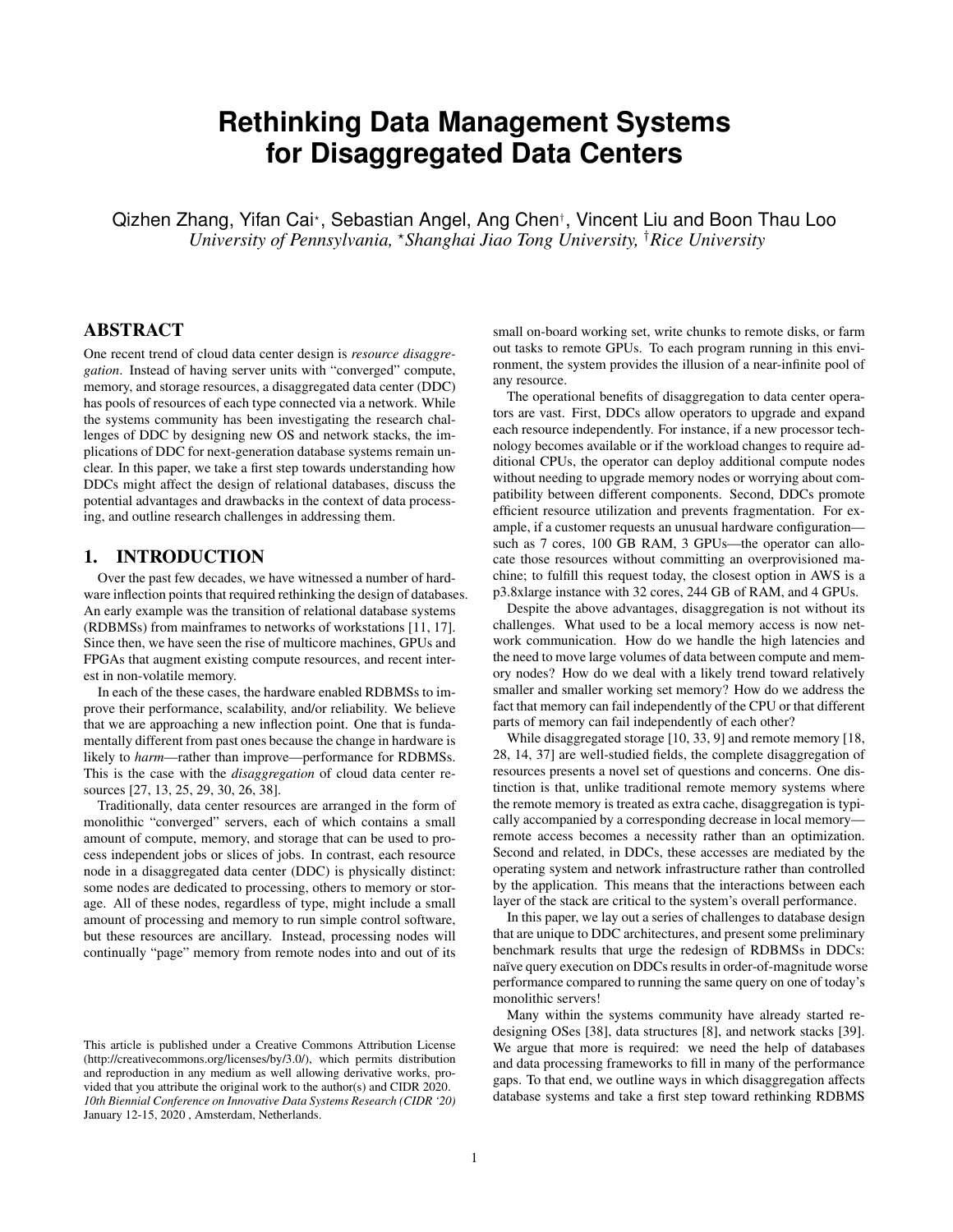

<span id="page-1-0"></span>Figure 1: A proposed DDC architecture. Racks consist of blades with compute, memory, and storage elements connected through a Rack MMU. Compute elements have some local memory and caches, while memory and storage elements are fronted by a CPU that mediates accesses. Network communication between compute elements within or across racks uses the Top-of-Rack switch.

design. We focus on the use of traditional RDBMSs before expanding the discussion to other big data applications.

Specifically, we make the following key contributions:

- RDBMSs in DDCs. We provide an introduction to disaggregated architectures, and explore how existing RDBMSs might be deployed in a DDC. We consider single and parallel RDBMSs.
- Needs and challenges. RDBMSs have high data transfer bandwidth requirements from storage to memory, and from memory to compute. Using a case study of a single and a parallel join operator, we demonstrate how a naive implementation can result in multiple redundant round-trips of memory to memory copies. We validate the actual performance degradation by running query execution on LegoOS [\[38\]](#page-7-4), which is an OS designed for disaggregated environments.
- Performance optimizations. Based on our preliminary findings, we propose new hardware and OS primitives that RDBMSs can use to perform memory copies more efficiently. These primitives are inspired by decades of work in *near data processing* [\[35,](#page-7-9) [34,](#page-7-10) [41,](#page-7-11) [23\]](#page-6-9) where the memory has some small computational ability that can be leveraged for significant gains. For example, we propose new mechanisms that bypass the compute nodes entirely when partitioning data in preparation for a hash join. We show that these primitives (in conjunction with modifications to the database execution engine) apply to different parallel relational operators and can reduce the overheads introduced by DDCs.
- Fault tolerance. We explore how RDBMSs can benefit from the resource decoupling of DDCs to improve fault tolerance.

#### 2. THE FUTURE IS DISAGGREGATED

Disaggregated data centers (DDCs) [\[27,](#page-7-0) [13,](#page-6-2) [25,](#page-6-3) [29,](#page-7-1) [30,](#page-7-2) [26,](#page-7-3) [38\]](#page-7-4) propose splitting up compute (CPUs, GPUs, FPGAs), memory, storage, and other resources into *resource pools* that are stitched together by a fast interconnect. This is in contrast to existing architectures in which all of these resources are housed within a single monolithic system (a "server"). A key driver for DDCs is that they afford the provider significantly more flexibility by (1) allowing the provider to evolve each resource pool independently and (2) achieving better utilization and lower fragmentation.

While there are several competing proposals for how to architect a DDC, most have trended towards *rack-level disaggregation*, i.e., the placement of associated compute and memory in the same physical rack for lower latency and easier management. Storage and other resources can be placed either in the same rack or other racks for fault tolerance in the case of a rack-level failure. We inherit these general assumptions in this work, although our concerns (and many of our solutions) apply to other architectures as well.

Figure [1](#page-1-0) depicts one example of a typical proposed DDC architecture. Again, slight variants exist. There are several core components to this architecture: individual blades with *compute elements*, *memory elements*, and *storage elements* connected over a low-latency *resource interconnect*. For ease of reference we call this interconnect the 'Rack MMU'. Each rack also has a Top-of-Rack (ToR) switch that allows compute elements in the same rack to communicate with each other and elements in other racks. We describe each of these components in more detail below.

Compute, memory, and storage elements. Compute elements consist of commodity processors with their associated memory hierarchy (including private and shared caches) and a small amount of local memory. This local memory is used primarily for the OS and as another cache to improve performance [\[20,](#page-6-10) [38\]](#page-7-4).

Memory elements are composed of a dense array of DRAM or NVRAM chips, which are typically accompanied by a small computing element (processor, RNIC, FPGA, ASIC, etc.) that proxies communication with the Rack MMU and converts network requests into memory reads and writes. This processor interacts with memory through a standard MMU, and is responsible for addressing and access control. Storage elements are structured similarly.

OSes and processes. Traditionally, the OS is responsible for resource partitioning, isolation, and sharing as it is the component with global visibility across all resources. In a disaggregated environment, it no longer has that visibility; instead, the responsibility for this functionality is split between the Rack MMU and the local OSes. The OS at compute elements continues to be responsible for managing the underlying hardware, providing local scheduling and isolation, and presenting a standard programming interface to applications. The OS is also responsible for transparently fetching and writing back data from remote memory elements and managing the contents and coherence of the local memory [\[24,](#page-6-11) [38\]](#page-7-4).

We assume the same resource sharing policy as LegoOS [\[38\]](#page-7-4): processes may share the same memory element, but not the same memory (so there is no shared memory). Furthermore, a compute element can host multiple processes, but a process can only run in a single compute element. This makes caching easier; otherwise, shared memory would require coherence across the local memories of different compute elements.

Resource interconnect. In Figure [1,](#page-1-0) the Rack MMU is abstracted as a single box. In reality, it is a complex system that may consist of a network of switches. There are a few proposals for its design:

*(1) Packet switching:* Compute elements interact with memory and storage by sending packets over a network of switches. The primary benefit of this approach is that all of its components—the Ethernet switches, RNICS, and Ethernet links—are readily available and commoditized. Compared to the other proposals, packet switches also typically have lower latency for small individual memory requests, and higher utilization efficiency. Further, recent advances in programmable switches are an easy platform on top of which to implement the Rack MMU logic.

*(2) Circuit switching:* In circuit switching, compute elements communicate with memory and storage via dedicated circuits [\[26,](#page-7-3) [39\]](#page-7-8). Researchers have argued that for the large port counts and throughput requirements of rack disaggregation, packet switches will eventually become too demanding for typical rack-level power budgets. These physical requirements have led to the exploration of simpler circuit switches, which transmit optical or electrical signals at the physical layer rather than parsing, processing, and buffering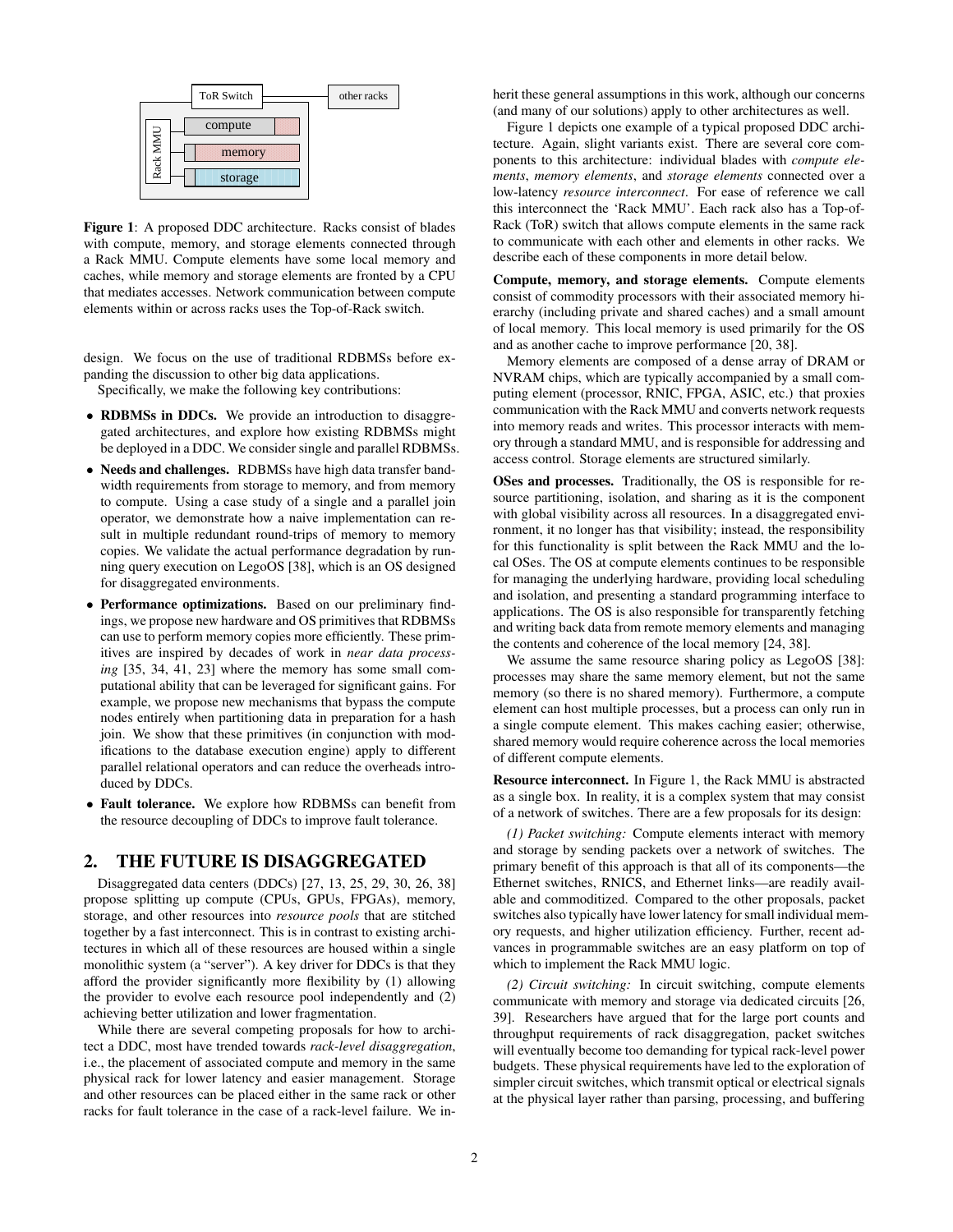

<span id="page-2-0"></span>Figure 2: Figure (a) depicts a hash partitioning when the DBMS is running on LegoOS. Compute node  $x$  scans table A from remote storage by first attempting to fetch A from remote memory. When that fetch fails, the memory forwards that request to the remote storage. A is then scanned into the remote memory, and then into  $x$ 's local memory. At this point,  $x$  can compute a hash on the join key, and determine the partitions.  $x$  then sends some of the partitions over the network (via ToR) to  $y$ , who is then responsible for those partitions. This forces  $y$  to copy those tuples from its local memory to its remote memory. Figure (b) shows the same operation but with additional primitives ([§4\)](#page-4-0).

packets. Scheduling, setting up, and tearing down circuits impose a performance cost to circuit switching, but systems like Shoal [\[39\]](#page-7-8) propose potential solutions to compensate.

*(3) Direct connect:* Finally, compute elements can be connected directly to memory and storage nodes (e.g., using a 3D Torus network [\[16\]](#page-6-12)), eliminating switches entirely. Direct connect topologies are cheap, and in some cases, also efficient and low-latency. Unfortunately, these properties depend on the provided workload as some messages may need to traverse multiple other nodes before reaching their destination. In this proposal, the Rack MMU may be a logically centralized—yet physically distributed—component.

Regardless of how the Rack MMU is instantiated, we assume that any compute element can access any memory element, and that accesses can be reconfigured at runtime at fine granularity.

### <span id="page-2-1"></span>3. ARE WE UP TO THE CHALLENGE?

To demonstrate the challenges brought by disaggregation, we describe the result of running an unmodified RDBMS on top of LegoOS [\[38\]](#page-7-4), which is a state-of-the-art OS for DDCs.

The query execution engines would run on the powerful processors of the compute nodes. The code of the query optimizer and execution engine, as well as the execution plan and buffer pools, would preferably be placed on the compute nodes as well. Unfortunately, since the local memory of the compute nodes are limited, much of this would need to spill out into the remote memory nodes, with a preference for keeping the execution engine and execution plan local. Storage nodes keep any persistent data, and fetching data from them is recursive: compute nodes will attempt to read from memory, and memory nodes will fetch from storage on a miss.

We note that, conceptually, this architecture resembles that of a shared-nothing parallel DBMS. The primary difference is that the memory—and particularly the buffer pools—while logically independent, are physically hosted on the same memory nodes.

### 3.1 Single Join Operation

Now consider a simple single-pass, single-machine join on the above architecture. Assume two tables, A and B, are joined using a traditional hash join. Also assume that A is the bigger of the two tables and that we have an existing hash index of B built using the join key. In a traditional RDBMS, we would scan table A, compute

a hash on the join attribute for each tuple in A, and probe the hash index of B for matches, returning the matching tuples.

In a DDC, this operation would proceed as follows.

- Initial scan of A. To perform the initial scan, a query engine on a compute node will have to first request table A's blocks from storage. As mentioned, this process is recursive, involving multiple rounds of communication until the requested blocks are transferred over to the local memory of the compute node. If local memory is scarce, the compute node may need to fetch a single block at a time; this is inefficient, but correct, as the algorithm requires only a single block of A as its working set.
- Probing B's hash index. When a block of A is in the compute node, the query processor iterates through every A-tuple to probe B's hash index. Again, a portion of B's hash index needs to be fetched from disk to remote memory, and then brought into the local memory of the query processor. Recent work [\[8\]](#page-6-8) shows that fetching entries from a hash table stored in "far memory" is particularly expensive because of hash collisions that require multiple round trips between the compute node and remote memory/storage to traverse the hash table's buckets. While such collisions also exist in today's systems, the overhead in is typically dominated by disk I/O.

The join operation leads to more inefficiencies if the tables of A or B are too large to even fit in remote memory, requiring multiple passes over the data with either sort-merge or grace hash join.

#### 3.2 Exchange and Symmetric Hash Join

We next consider the case of a parallel join operation. Since the local join operation is similar to the single-machine hash join described above, we focus on the *exchange operator* [\[4,](#page-6-13) [22\]](#page-6-14) followed by a parallel pipelined symmetric hash join. Recall that the hash exchange operator repartitions the data by hashing the join attributes. Consider a join of tables A and B executed in parallel on a number of compute nodes, each running a query processor with its own local memory. Assume that each compute node is responsible for a subset of the blocks in each table.

- Initial scan. In the initial scan, each compute node does a scan of its assigned A and B blocks. As above, data needs to be transferred from storage to remote memory, then from remote to local, potentially over multiple iterations if cache is limited.
- Parallel hash partitioning. Each compute node iterates through A and B tuples in its local memory and applies a hash function on the join attribute value to determine the *destination* node performing the join. The repartitioned tuples (by join key) are then pushed to the destination node, who stores them in local memory. If needed (e.g., due to insufficient local memory), the destination node may need to copy these tuples *out* to remote memory before it can receive more tuples. This process is band-width intensive, as shown in Figure [2\(](#page-2-0)a).
- Pipelined symmetric hash join. Finally, each destination compute node performs a pipelined symmetric hash join in which a local-memory hash table is built for each of the partitions, and incoming A and B tuples are probed against the hash tables. If the local memory is insufficient, the in-memory hash tables may also need to be continually fetched from and evicted to remote memory. In this case, there is another round trip to construct the hash tables in local memory (from the rehashed tuples that arrive in the previous step) and then transfer them to remote memory.

In each of the above steps, data is repeatedly transferred between storage, remote, and local memory—all to end up storing the data back in remote memory anyway! In Section [4](#page-4-0) we show that with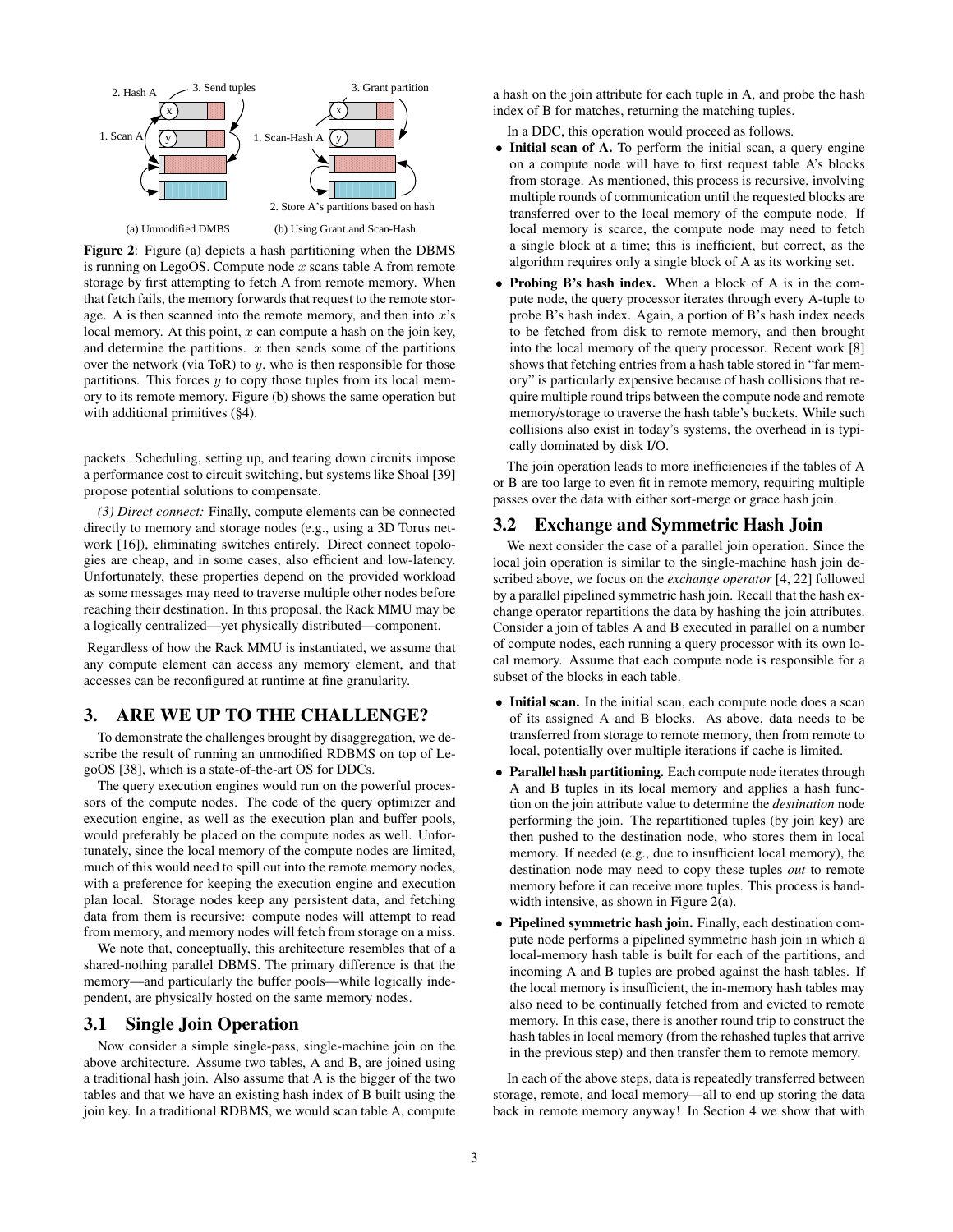

<span id="page-3-1"></span>Figure 3: Query performance of hash tables that are built to index TPC-H 10GB tables by their primary keys. We run 100 million random accesses to each hash table and compare the running times of LegoOS with different sizes of local memory (LM=1GB, 256MB and 64MB) and Linux. The x-axis shows each TPC-H table along with its hash index size and the performance in Linux. The y-axis shows the slowdown in LegoOS compared to that in Linux. Each bar is labeled (above) with the number of remote memory accesses in LegoOS. When data is larger than local memory, the performance of accessing hash tables in LegoOS is an order of magnitude worse than in Linux.



<span id="page-3-0"></span>Figure 4: An optimized physical plan for TPC-H Query 5. Shaded are the operators that use hash tables.

small modifications to the OS and the RDBMS, many of these data transfers can be avoided. We note that the above issues (and our proposed solutions) apply to other parallel join algorithms as well.

#### 3.3 Performance Challenges

To demonstrate the impact of running RDBMSs over DDCs, we evaluate the performance of hash operators in Linux and LegoOS using the TPC-H benchmark. Our testbed consists of three RDMAenabled CloudLab r320 machines [\[19\]](#page-6-15) that emulate one compute node, one memory node, and one storage node running LegoOS. All of these nodes are connected via a 56 Gbps Infiniband network using Mellanox MX354A NICs and a Mellanox SX6036G switch. Compute nodes have access to a Xeon E5-2450 (8-cores, 2.1 Ghz) and memory nodes have 16 GB of RAM. As the amount of local memory on compute nodes is currently undetermined, we test a range of possible values: 64 MB, 256 MB, and 1 GB. We expect the eventual value, as a ratio to remote memory and dataset sizes, will trend lower in the spirit of disaggregation.

LegoOS currently supports a subset of the Linux system calls, so we extended the codebase as needed to implement a query execution engine for RDBMS operations. For comparison, we also make our query engine compatible with Linux 3.11 and run it on a single machine with the same compute, memory, and storage resources as the disaggregated testbed. The engine currently supports hash join, hash aggregation, nested loop, filter, project, and sort operations, all of which are needed for the TPC-H queries.

Hash table performance. Hash table performance is crucial to the execution of many RDBMS operators. Our first experiment



<span id="page-3-2"></span>Figure 5: Execution performance of hash joins and end-to-end TPC-H Query 5. X-axis shows the execution of four hash join operators in Figure [4,](#page-3-0) the end-to-end query execution, and their performance in Linux. Y-axis shows the slowdown of the performance in LegoOS compared to that in Linux. Each bar is labeled with the number of remote memory accesses in LegoOS.

evaluates the performance of querying hash tables in DDCs. Figure [3](#page-3-1) describes the details of the experiment and shows the results. We observed that, when the size of the hash table is within the local memory capacity, the whole table can be cached locally and the performance slowdown of LegoOS (relative to Linux) is within 2×. However, when the table is larger than local memory, the corresponding slowdown ranges from  $5\times$  to  $11\times$ , showing severe performance degradation.

Query execution performance. We next evaluate the effect of the above slowdowns on an end-to-end TPC-H query—Query 5 the optimized plan of which (shown in Figure  $4^1$ ) involves multiple hash joins. While we present results based on this specific query and plan, we believe that the insights are general to any other RDBMS query execution and leave this validation as future work.

Figure [5](#page-3-2) compares the query execution performance in LegoOS with different sizes of local memory and Linux. The results show that when the working set of an operator can fit in local memory, the performance slowdown can be controlled around  $2\times$ . As expected, the worst degradation is observed at Hash Join 3 where the two largest tables are joined: the slowdown relative to Linux is  $3\times$ ,  $7\times$ and  $18\times$  for LegoOS with 1 GB, 256 MB and 64 MB local memory, respectively. *This degradation results in the slowdown of 2.7*×*, 6*×*, and 14.8*×*, respectively, in overall query execution.* We expect greater slowdowns in larger-scale executions.

Remote memory access. To confirm our hypothesis that the majority of the overhead in LegoOS (over Linux) comes from remote

<sup>&</sup>lt;sup>1</sup>Adopted from the optimized plan in Microsoft SQL Server [\[5\]](#page-6-16).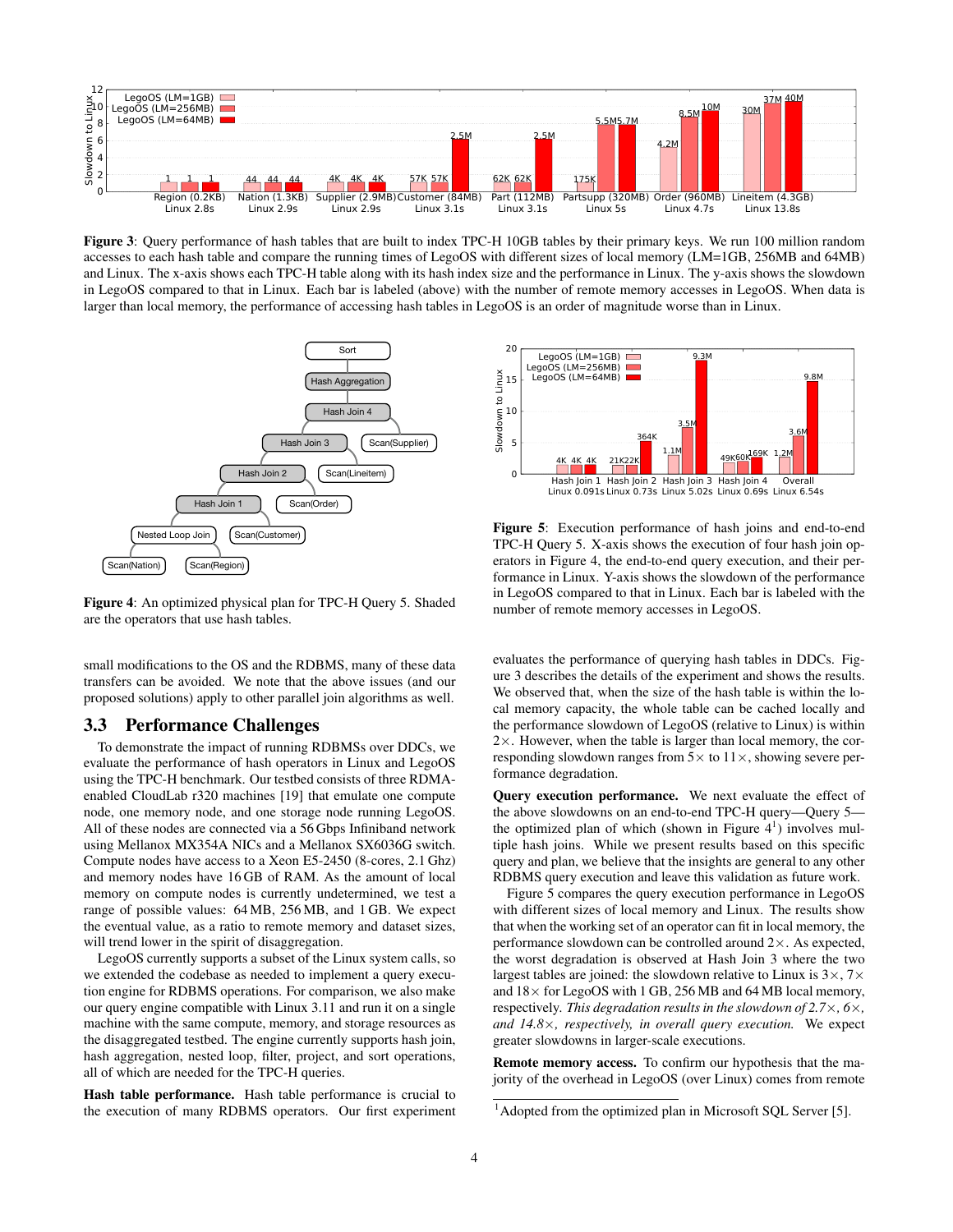memory requests, we measure the number of remote memory accesses in LegoOS. As both Figure [3](#page-3-1) and Figure [5](#page-3-2) depict (in the label above each bar), LegoOS needs to constantly page remote memory in and out for queries that require large working sets.

While limited in scope, the above experiments show that a naïve RDBMS implementation on a DDC would suffer severe performance degradation. We leave a more extensive exploration of the performance challenges to future work. For now, however, our results highlight the need to develop new techniques to make the performance of RDBMSs palatable in this brave new world.

### 3.4 Reliability Challenges

The implications of DDCs to RDBMSs extend beyond performance. Of particular note are the novel failure modes introduced by a DDC architecture [\[15\]](#page-6-17). For instance, while a process is running, some or all the associated memory nodes can fail, leaving the process in a state that most applications do not consider. It is even the case that nodes holding the instruction cache of the program are prone to failure, making application-level recovery techniques significantly more complex. Likewise, a process can fail independently of memory, leaving the memory stranded indefinitely—a data-center-level memory leak. Just as in traditional memory leaks, this can degrade the data center's resources over time.

We note that a key challenge is detecting and locating failures, and differentiating failures from message drops and slow machines. Simple timeouts on processes and messages are insufficient for this purpose as they would significantly increase the tail latency of applications. Even if timeouts were possible, failures may be due to other components, such as the network, which may result in nonuniform failure detection. Fast failure detection and localization at data center scale are known to be challenging [\[42,](#page-7-12) [40\]](#page-7-13).

### <span id="page-4-0"></span>4. PAVING A WAY FORWARD

DDCs prompt us to rethink many aspects of RDBMS design, from concurrency control to caching and buffer pool architectures. In this paper, we focus on a small subset of these issues that affect performance/reliability.

#### 4.1 Improving Performance

We start with the example in Figure [2\(](#page-2-0)a). Recall the two main issues: (1) process  $x$ 's scan of table A leads to two Rack MMU round-trips: one between  $x$  and its memory, and one between the memory and storage. (2) process  $x$  then sends the corresponding partition tuples to process  $y$  via the ToR switch, who must then store them into its own memory. This is particularly problematic because communication over the ToR switch might not be as fast as through the Rack MMU, and because all the data ends up in the same memory blade anyway! We make the following observation: if  $x$  could somehow push the partitioning task to the storage node, so that the storage node could directly place the partitions in the appropriate memory elements, we could cut most data movement.

To achieve this, we draw inspiration from decades of work on *near data processing* (NDP) [\[35,](#page-7-9) [34,](#page-7-10) [41,](#page-7-11) [23\]](#page-6-9). At a high-level, NDP enhances memory (and in our particular case also storage) with the ability to perform simple operations on the data. In our disaggregated rack architecture (Figure [1\)](#page-1-0) this is possible thanks to the small processing unit (CPU, FPGA, ASIC, or even programmable NIC) attached to storage and memory blades that mediates all accesses. Given this functionality, we propose a new operation that runs at the storage node called Scan-Hash.

Scan-Hash. Scan-Hash streams through a particular table while computing a hash function on the records' join-key. Note that this is simple enough that it can be performed by the CPU or ASIC on the memory and storage blades at high speed. Given this operator, process  $x$  would issue a Scan-Hash request to its remote memory, which then does two things: (1) forwards the request to the storage node; (2) places the results provided by the storage node in a memory location based on the returned hash.

At the end of the Scan-Hash operation (Figure [2\(](#page-2-0)b), Step 2), the corresponding partitions are stored in memory, all under the ownership of process  $x$  (who initiated the Scan-Hash). Note that  $x$  is not given the data: when  $x$  sends a Scan-Hash to the memory node, the memory node simply stores the result in the appropriate memory locations, and notifies  $x$  when this task is done.

At this point, x can use the *memory grant* operation proposed in prior work [\[12\]](#page-6-18). A memory grant is essentially a way for process  $x$ to "gift" some of its remote memory pages to some other process. It consists of  $x$  telling the Rack MMU to change the permissions at the memory node to allow some other process (in this case  $y$ ) to access those pages. The Rack MMU then notifies  $y$ 's OS that new pages have been added to its address space, and the OS propagates this information to  $y$  via a signal. The result is that the data is moved exactly once during a partitioning (instead of 4 times): from the storage node into the memory node. This technique generalizes to multiple storage nodes, multiple memory nodes, and other partition strategies. If range partition is preferred over hash partitioning, we can generalize Scan-Hash into a Scan-Partition operation where the application can pass in a partition function.

Collision-avoidance. At the end of the above partitioning protocol, the remote memory contains partitions of records that can be used to build corresponding hash indexes. These indexes can then be probed with records from another table to compute the join. However, as we mention in Section [3,](#page-2-1) accessing hash indexes in remote memory is expensive due to the possibility of collisions. In particular, every time there is a collision, the query processor  $(x)$  in the above example) must traverse the corresponding bucket by issuing a series of requests over the Rack MMU. To avoid these costly collisions, we adopt two techniques recently introduced by Aguilera et al. [\[8\]](#page-6-8): *indirect addressing* and *HT-Trees*.

Indirect addressing allows the remote memory element to automatically dereference a pointer to determine the corresponding address to load or store, saving one Rack MMU round trip in our context. Without indirect addressing, a query processor would first have to fetch the memory address stored at the pointer's address, and then fetch the data (leading to two RTTs). In an HT-Tree, leaf nodes store base pointers to hash tables (but not the hash tables themselves). A query processor can cache the (small) HT-Tree locally, and leave the (large) hash indexes in remote memory. The query processor can then: (1) retrieve a key by traversing the local HT-Tree to obtain the base pointer of the target hash index; (2) apply the hash function to calculate the bucket number; (3) fetch the appropriate value from the target hash and bucket using indirect addressing to follow the pointer in the bucket.

Remote-memory aggregation. Like joins, aggregation can be potentially expensive due to global reshuffling. In a DDC architecture, there are opportunities for in-memory aggregation given that data is consolidated within memory blades. For example, the Scan-Hash mechanism above can be enhanced to hash tuples into buckets based on group-by keys, and a reduction phase applied to each bucket to generate aggregation results. This avoids expensive roundtrip times to compute nodes, and in fact, allows us to avoid extensive data shuffling within a rack. If data resides across memory blades on different racks, one can compute intermediate aggregates at the rack level before combining across racks.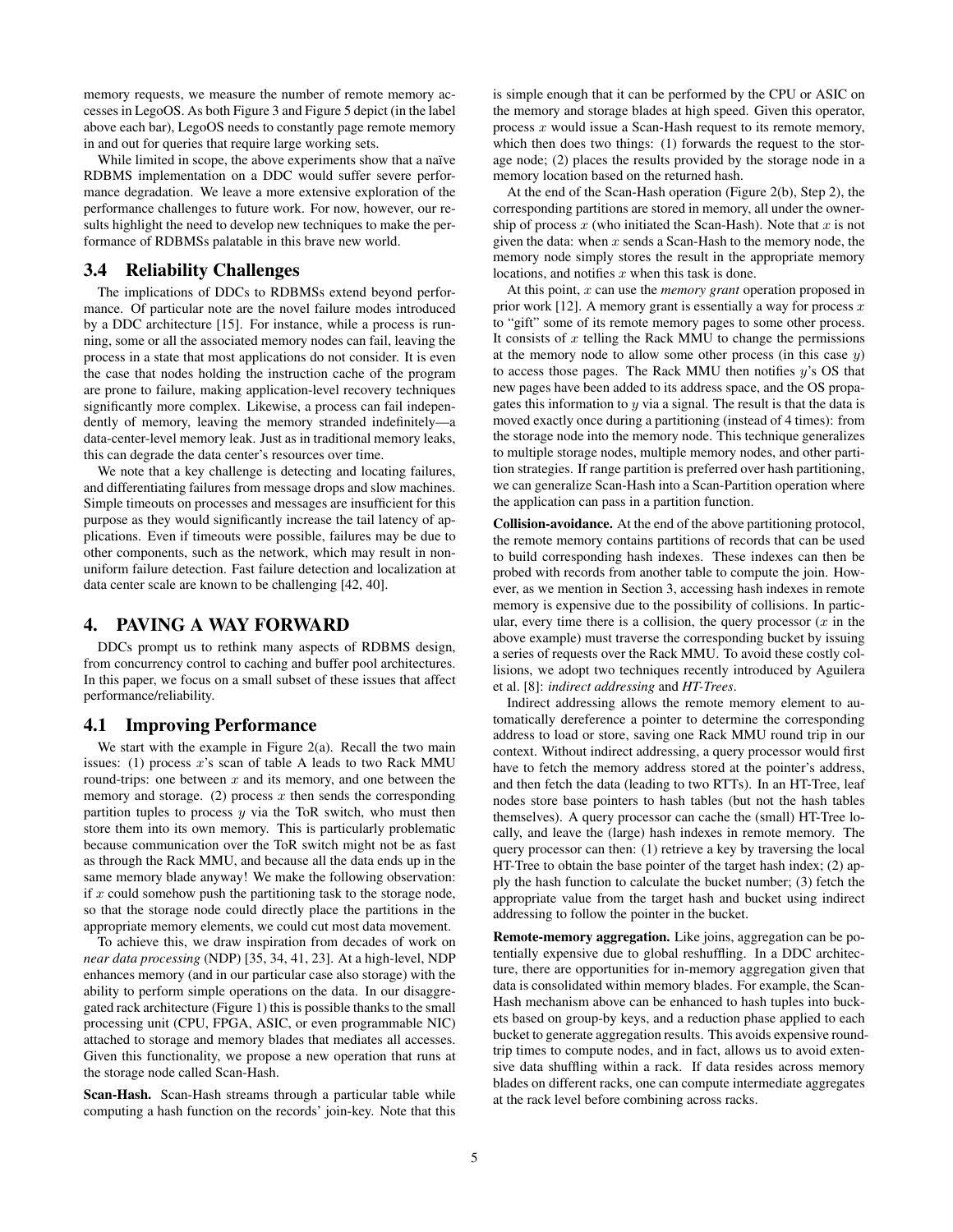

<span id="page-5-0"></span>Figure 6: The Rack MMU can multicast write operations to a set of memory replicas to reduce the probability of data loss in the event of memory failures. Note that we are discussing volatile memory here; data loss means that the application cannot make progress without recreating the current state from persistent storage.

### 4.2 Improving Reliability

The primary difference between DDCs and traditional data centers is that resource elements may fail independently. Following a recent proposal [\[15\]](#page-6-17), we assume that resources within a single node (e.g., DRAM chips) can fail independently, and that different nodes may also fail independently. A node failure is equivalent to a failure of its resource components. We present a few initial proposals for tolerating compute and memory failures below.

Compute node failures. Unlike today's systems, when compute nodes fail, the decoupling of processing and memory allows us to recover without recomputing the job or invoking long-term storage. We propose an approach with a centralized job manager not unlike those used in most modern Big Data processing frameworks. The manager can detect processing node failures through heartbeat messages. If it detects a failure, it can determine the progress made by the previous node before it crashed. For this, we can assign each individual operation or set of operations a designated space in memory, each annotated using a "done" bit. A simple binary search through the memory locations will allow the manager or the new processing node to determine the last completed operation.

Read/write replication. Borrowing from RAID-style disk replication [\[36\]](#page-7-14) and the work of Carbonari and Beschastnikh [\[15\]](#page-6-17) in the context of DDCs, we propose replicating all memory writes, and some memory reads as well. With replication, the choice to store data in memory or disk will be based primarily on anticipated access frequency ("hot" vs "cold"), rather than persistence. The Rack MMU provides an attractive point for implementing the replication protocol since it serves as a serialization point for all memory requests. Although the Rack MMU is a single point of failure, like the ToR switch or server NICs, fate sharing ensures that the Rack MMU fails if and only if dependent services have failed as well. Using this approach, when a processing node wishes to write a block of memory, it will, with the help of the Rack MMU, multicast a set of writes to a predetermined set of replicas (as shown in Figure [6\)](#page-5-0). Read requests can also be multicast if they are "highpriority," in which case, multiple replicas are queried and only the first result is taken. Duplicates can be detected using a sequence number, and potentially eliminated early in the Rack MMU to avoid unnecessary network overhead (as shown in Figure [7\)](#page-5-1).

Memory failure modes. Given the above replication protocol, the following failure modes can be tolerated:

*Failure before a read.* For a high-priority read, one of the requests will return a response as long as at least one replica remains active. For a regular read, the processing node's memory paging kernel procedure will set a short timeout and retry if the response is



<span id="page-5-1"></span>Figure 7: To reduce the effect of stragglers and memory failures, read operations can also be replicated. Only the first response is returned. Duplicates are removed at the Rack MMU.

late. In both cases, data loss can be detected if all requests timeout.

*Failure before a write.* The mechanism is similar to that of a high-priority read request. The writes will be multicasted to the designated set of replicas through the Rack MMU. Writes can be done asynchronously, although if the process wishes to ensure that the write was successful it must wait for an acknowledgment.

*Failure after a write.* These failures are silent from the perspective of the writer. Instead, we can view them as failures before a read. Replication should ensure that the data is tolerant to multiple failures; if all the replicas fail, the data loss will be detected by the next reader, who should perform application-level recovery.

# 5. RELATED WORK

Resource disaggregation offers great benefits for cloud data centers, but requires the redesign of applications for good performance. This paper is the first work to discuss the changes, challenges, and opportunities that disaggregation brings to data management systems. Here we survey systems that relate to resource disaggregation as well as data management systems in related contexts.

Disaggregated Data Centers. Both industry and academia are beginning to explore OSes, architectures, and networks for DDCs. LegoOS [\[38\]](#page-7-4) introduces an OS that decouples hardware resources and connects them with a fast network, while still providing a virtual machine abstraction for applications. Other proposals include new architectures [\[31,](#page-7-15) [32\]](#page-7-16), network systems [\[21,](#page-6-19) [39,](#page-7-8) [15\]](#page-6-17), and data structures [\[8\]](#page-6-8) for DDCs. Our work is the first to explore how RDBMS performance is impacted by disaggregation.

Distributed Remote Memory. Prior work has revisited the idea of remote memory in fast data center networks [\[6\]](#page-6-20), proposing a standard API for remote memory access with exported files [\[7\]](#page-6-21); implementing generic data structures like vector, map, and queue on top of remote memory by customizing hardware primitives [\[8\]](#page-6-8); and designing a new paging system to avoid application modification [\[24\]](#page-6-11). While remote memory and disaggregation overlap in spirit, the two ideas differ in that remote memory assumes that significant resources remain coupled with the compute components the remote memory is an optimization, not a necessity. This fundamental difference presents significantly different implications to upper-layer applications, as we show in Section [3.](#page-2-1)

Database systems on RDMA. Finally, researchers have explored the use of RDMA as an efficient channel for data movement between database instances in traditional data centers. Examples include industrial databases that use RDMA to speed up data transfer between storage and memory [\[1,](#page-6-22) [2,](#page-6-23) [3\]](#page-6-24), and database systems that use RDMA for larger-scale in-memory processing [\[28,](#page-7-6) [14,](#page-6-7) [37\]](#page-7-7). As mentioned above, these remote memory proposals are fundamentally different from disaggregation.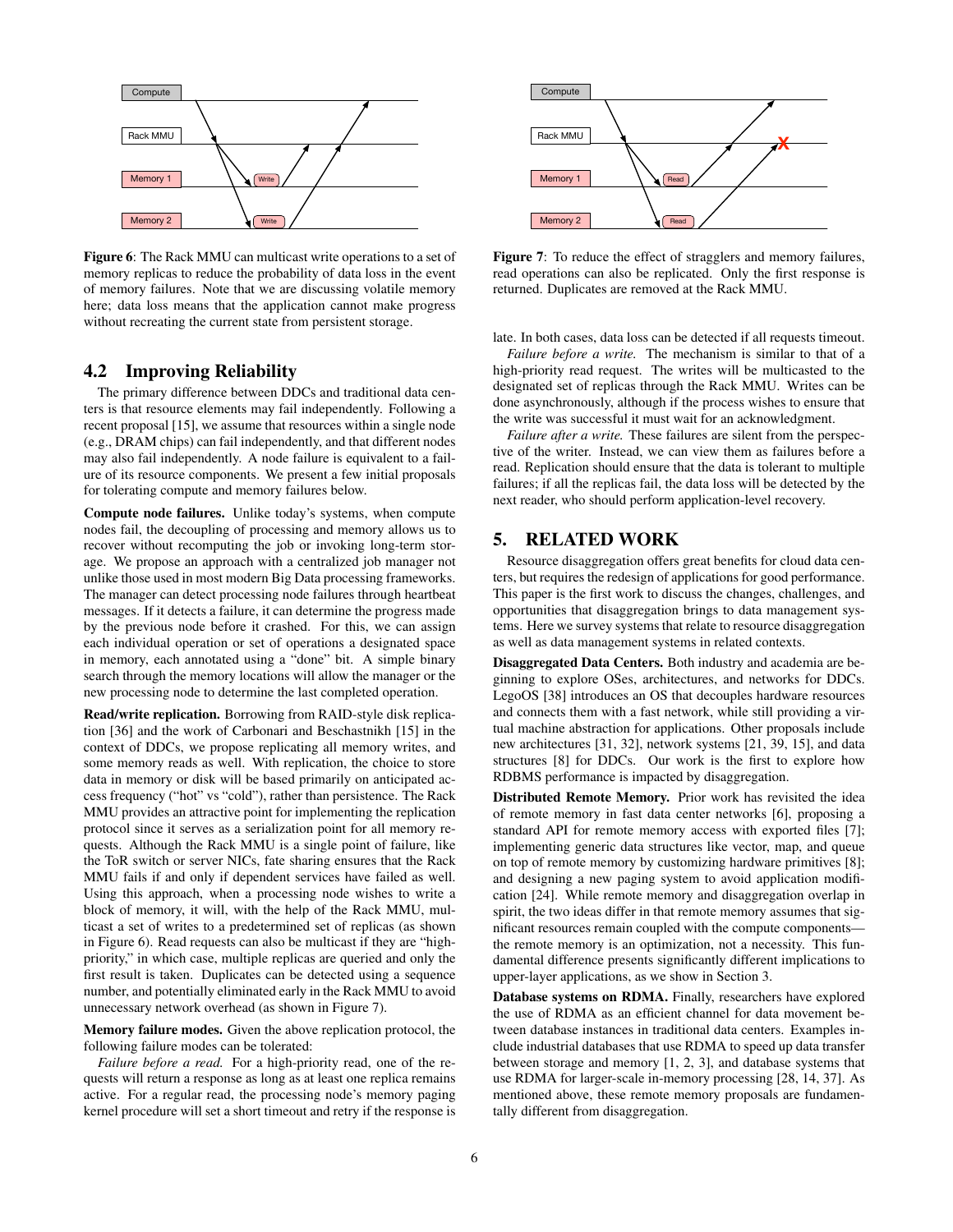# 6. CONCLUSIONS AND FUTURE WORK

This paper advocates rethinking how we should design data management systems under the paradigm shift of *resource disaggregation*. Researchers have identified unique challenges in DDCs for the OS, network, and architecture design. We believe that it is also crucial to understand the implications of DDCs for data management. We have described why a naïve adaptation of RDBMSs would lead to performance inefficiencies, and outlined potential ways to address these challenges in DDCs. We have also performed an initial set of experiments for validation.

Looking forward, we plan to perform studies on a more comprehensive set of relational operators and investigate the challenges required in a DDC setting. Transaction processing and concurrency control are also interesting directions, in light of the fault tolerance discussion in this paper. We also plan to generalize our investigation to big data processing systems beyond RDBMSs, e.g., to MapReduce, machine learning, or graph processing systems. We hope that our paper provides an initial step to these investigations and promotes more discussions in the database community.

## Acknowledgments

We would like to thank the anonymous reviewers for their feedback. This work was supported in part by VMWare, Facebook, the National Science Foundation (CNS-1845749, CNS-1801884, CNS-1513679, CNS-1703936, and CCF-1763514), DARPA (contracts No. HR0011-17-C-0047 and No. HR0011-16-C-0056), and ONR (N00014-18-1-2618).

## 7. REFERENCES

- <span id="page-6-22"></span>[1] IBM DB2 pure scale. [http://www.ibm.com/developerworks/data/library/dmmag/](http://www.ibm.com/developerworks/data/library/dmmag/ DBMag_2010_Issue1/DBMag_Issue109_pureScale/) [DBMag\\_2010\\_Issue1/DBMag\\_Issue109\\_pureScale/.](http://www.ibm.com/developerworks/data/library/dmmag/ DBMag_2010_Issue1/DBMag_Issue109_pureScale/)
- <span id="page-6-23"></span>[2] Microsoft analytics platform system. [http://www.microsoft.com/en-us/server-cloud/products/](http://www.microsoft.com/en-us/server-cloud/products/analytics-platform-system/) [analytics-platform-system/.](http://www.microsoft.com/en-us/server-cloud/products/analytics-platform-system/)
- <span id="page-6-24"></span>[3] Oracle RAC over InfiniBand. [http://www.cisco.com/c/en/us/products/collateral/](http://www.cisco.com/c/en/us/products/collateral/cloud-systems-management/vframe-ib-software/prod_white_paper0900aecd8056d64c.html) [cloud-systems-management/vframe-ib-software/prod\\_](http://www.cisco.com/c/en/us/products/collateral/cloud-systems-management/vframe-ib-software/prod_white_paper0900aecd8056d64c.html) [white\\_paper0900aecd8056d64c.html.](http://www.cisco.com/c/en/us/products/collateral/cloud-systems-management/vframe-ib-software/prod_white_paper0900aecd8056d64c.html)
- <span id="page-6-13"></span>[4] The parallelism operator (aka exchange). [https://blogs.msdn.microsoft.com/craigfr/2006/10/25/](https://blogs.msdn.microsoft.com/craigfr/2006/10/25/the-parallelism-operator-aka-exchange/) [the-parallelism-operator-aka-exchange/.](https://blogs.msdn.microsoft.com/craigfr/2006/10/25/the-parallelism-operator-aka-exchange/)
- <span id="page-6-16"></span>[5] TPC-H SF100 non-parallel plans, SQL Server 2008. [http://www.qdpma.com/tpch/TPCH100\\_Query\\_plans.html.](http://www.qdpma.com/tpch/TPCH100_Query_plans.html)
- <span id="page-6-20"></span>[6] M. K. Aguilera, N. Amit, I. Calciu, X. Deguillard, J. Gandhi, P. Subrahmanyam, L. Suresh, K. Tati, R. Venkatasubramanian, and M. Wei. Remote memory in the age of fast networks. In *Proceedings of the ACM Symposium on Cloud Computing (SOCC)*, 2017.
- <span id="page-6-21"></span>[7] M. K. Aguilera and et al. Remote regions: a simple abstraction for remote memory. In *Proceedings of the USENIX Annual Technical Conference (ATC)*, 2018.
- <span id="page-6-8"></span>[8] M. K. Aguilera, K. Keeton, S. Novakovic, and S. Singhal. Designing far memory data structures: Think outside the box. In *Proceedings of the Workshop on Hot Topics in Operating Systems (HotOS)*, 2019.
- <span id="page-6-5"></span>[9] Alibaba. ApsaraDB for POLARDB: A next-generation relational database - Alibaba cloud. [https:](https://www.alibabacloud.com/products/apsaradb-for-polardb) [//www.alibabacloud.com/products/apsaradb-for-polardb,](https://www.alibabacloud.com/products/apsaradb-for-polardb) 2019.
- <span id="page-6-4"></span>[10] Amazon-Aurora. Amazon aurora - Relational database built for the cloud - AWS. [https://aws.amazon.com/rds/aurora/,](https://aws.amazon.com/rds/aurora/) 2019.
- <span id="page-6-0"></span>[11] T. E. Anderson, D. E. Culler, and D. Patterson. A case for NOW (Networks of Workstations). *IEEE Micro*, 15(1):54–64, Feb 1995.
- <span id="page-6-18"></span>[12] S. Angel, M. Nanavati, and S. Sen. Disaggregation and the application. arXiv:1910/13056, Oct. 2019. [http://arxiv.org/abs/1910.13056.](http://arxiv.org/abs/1910.13056)
- <span id="page-6-2"></span>[13] K. Asanović. FireBox: A Hardware Building Block for 2020 Warehouse-Scale Computers. In *Proceedings of the USENIX Conference on File and Storage Technologies (FAST)*, 2014.
- <span id="page-6-7"></span>[14] C. Barthels, S. Loesing, G. Alonso, and D. Kossmann. Rack-scale in-memory join processing using RDMA. In *Proceedings of the ACM SIGMOD Conference*, 2015.
- <span id="page-6-17"></span>[15] A. Carbonari and I. Beschastnikh. Tolerating Faults in Disaggregated Datacenters. In *Proceedings of the ACM Workshop on Hot Topics in Networks (HotNets)*, 2017.
- <span id="page-6-12"></span>[16] P. Costa, H. Ballani, and D. Narayanan. Rethinking the network stack for rack-scale computers. In *Proceedings of the USENIX Workshop on Hot Topics in Cloud Computing (HotCloud)*, 2014.
- <span id="page-6-1"></span>[17] D. J. Dewitt, S. Ghandeharizadeh, D. A. Schneider, A. Bricker, H. I. Hsiao, and R. Rasmussen. The gamma database machine project. *IEEE Trans. on Knowl. and Data Eng.*, 2(1):44–62, Mar. 1990.
- <span id="page-6-6"></span>[18] A. Dragojević, D. Narayanan, O. Hodson, and M. Castro. FaRM: Fast Remote Memory. In *Proceedings of the USENIX Symposium on Networked Systems Design and Implementation (NSDI)*, 2014.
- <span id="page-6-15"></span>[19] D. Duplyakin, R. Ricci, A. Maricq, G. Wong, J. Duerig, E. Eide, L. Stoller, M. Hibler, D. Johnson, K. Webb, A. Akella, K. Wang, G. Ricart, L. Landweber, C. Elliott, M. Zink, E. Cecchet, S. Kar, and P. Mishra. The design and operation of CloudLab. In *Proceedings of the USENIX Annual Technical Conference (ATC)*, 2019.
- <span id="page-6-10"></span>[20] P. X. Gao, A. Narayan, S. Karandikar, J. Carreira, S. Han, R. Agarwal, S. Ratnasamy, and S. Shenker. Network Requirements for Resource Disaggregation. In *Proceedings of the USENIX Symposium on Operating Systems Design and Implementation (OSDI)*, 2016.
- <span id="page-6-19"></span>[21] P. X. Gao, A. Narayan, S. Karandikar, J. Carreira, S. Han, R. Agarwal, S. Ratnasamy, and S. Shenker. Network requirements for resource disaggregation. In *Proceedings of the USENIX Symposium on Operating Systems Design and Implementation (OSDI)*, 2016.
- <span id="page-6-14"></span>[22] G. Graefe and et al. Extensible query optimization and parallel execution in volcano. In *Query Processing for Advanced Database Systems, June 1991*.
- <span id="page-6-9"></span>[23] B. Gu, A. S. Yoon, D.-H. Bae, I. Jo, J. Lee, J.-U. K. Jonghyun Yoon, M. Kwon, C. Yoon, S. Cho, J. Jeong, and D. Chang. Biscuit: A framework for near-data processing of big data workloads. In *Proceedings of the International Symposium on Computer Architecture (ISCA)*, 2016.
- <span id="page-6-11"></span>[24] J. Gu, Y. Lee, Y. Zhang, M. Chowdhury, and K. G. Shin. Efficient memory disaggregation with infiniswap. In *Proceedings of the USENIX Symposium on Networked Systems Design and Implementation (NSDI)*, 2017.
- <span id="page-6-3"></span>[25] K. Katrinis and et al. Rack-scale Disaggregated Cloud Data Centers: The dReDBox Project Vision. In *Proceedings of the Design, Automation Test in Europe Conference Exhibition (DATE)*, 2016.